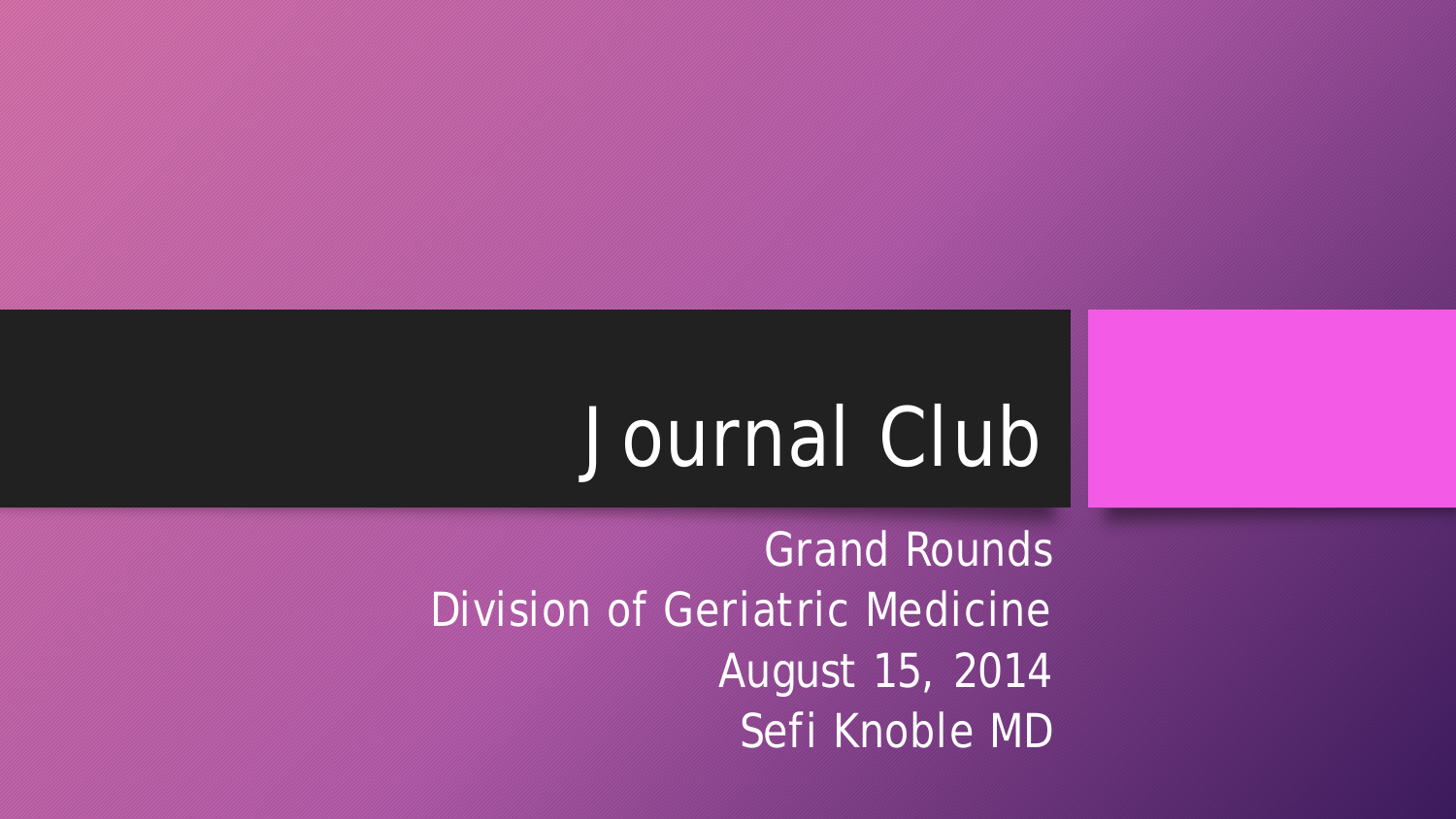"Don't Get Weak in Your Compassion": Bereaved Next of Kin's Suggestions for Improving End-of-Life Care in Veterans Affairs Medical **Centers** 

Jennifer S Riggs, Lesa L Woodby, Kathryn L Burgio, F. Amos Bailey, Beverly R Williams JAGS 62:642-648, 2014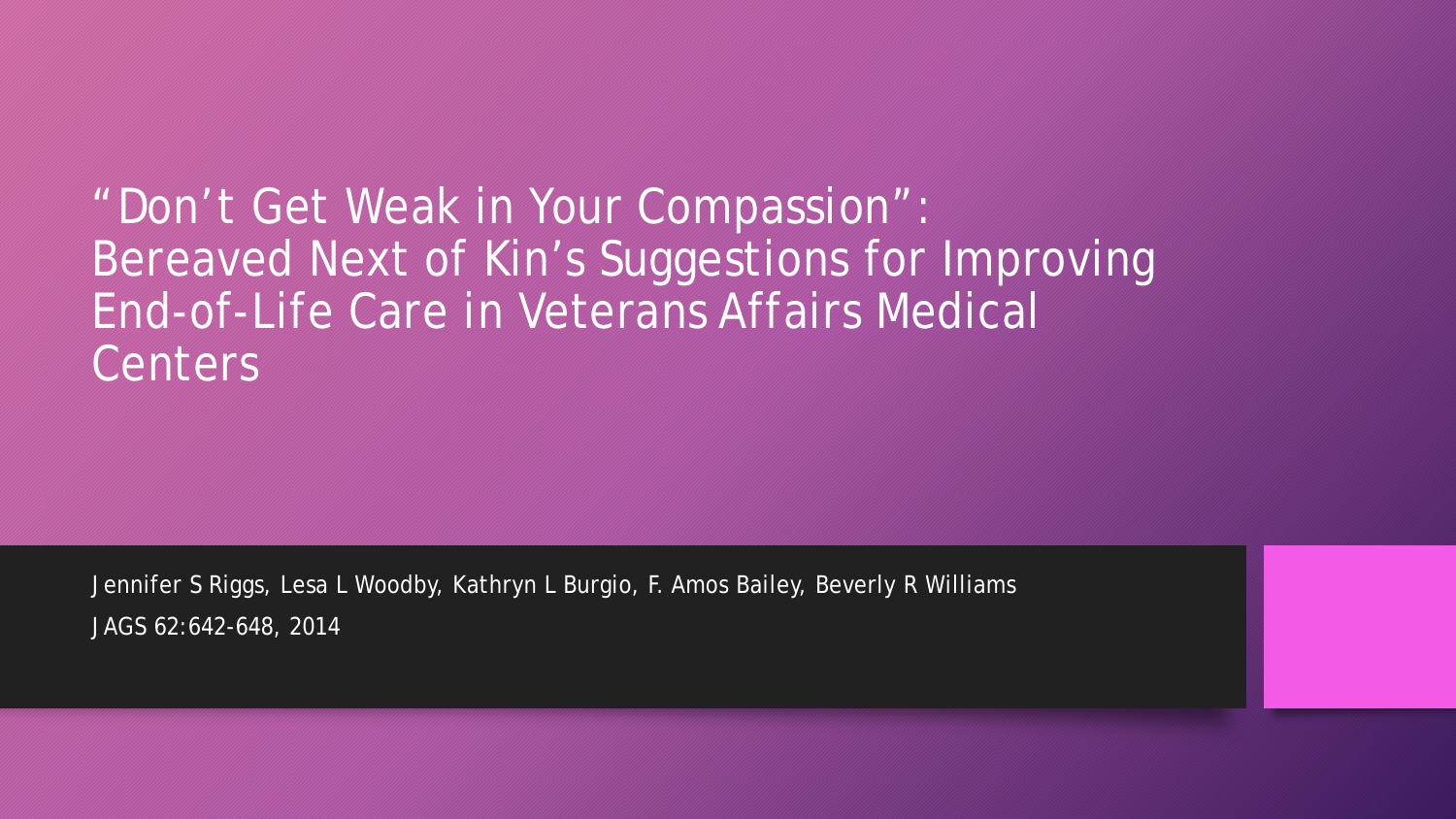## **Objective**

• To analyze bereaved next of kin's suggestions for improving end-of-life (EOL) care in Veterans Affairs (VA) Medical Centers (VAMC's).

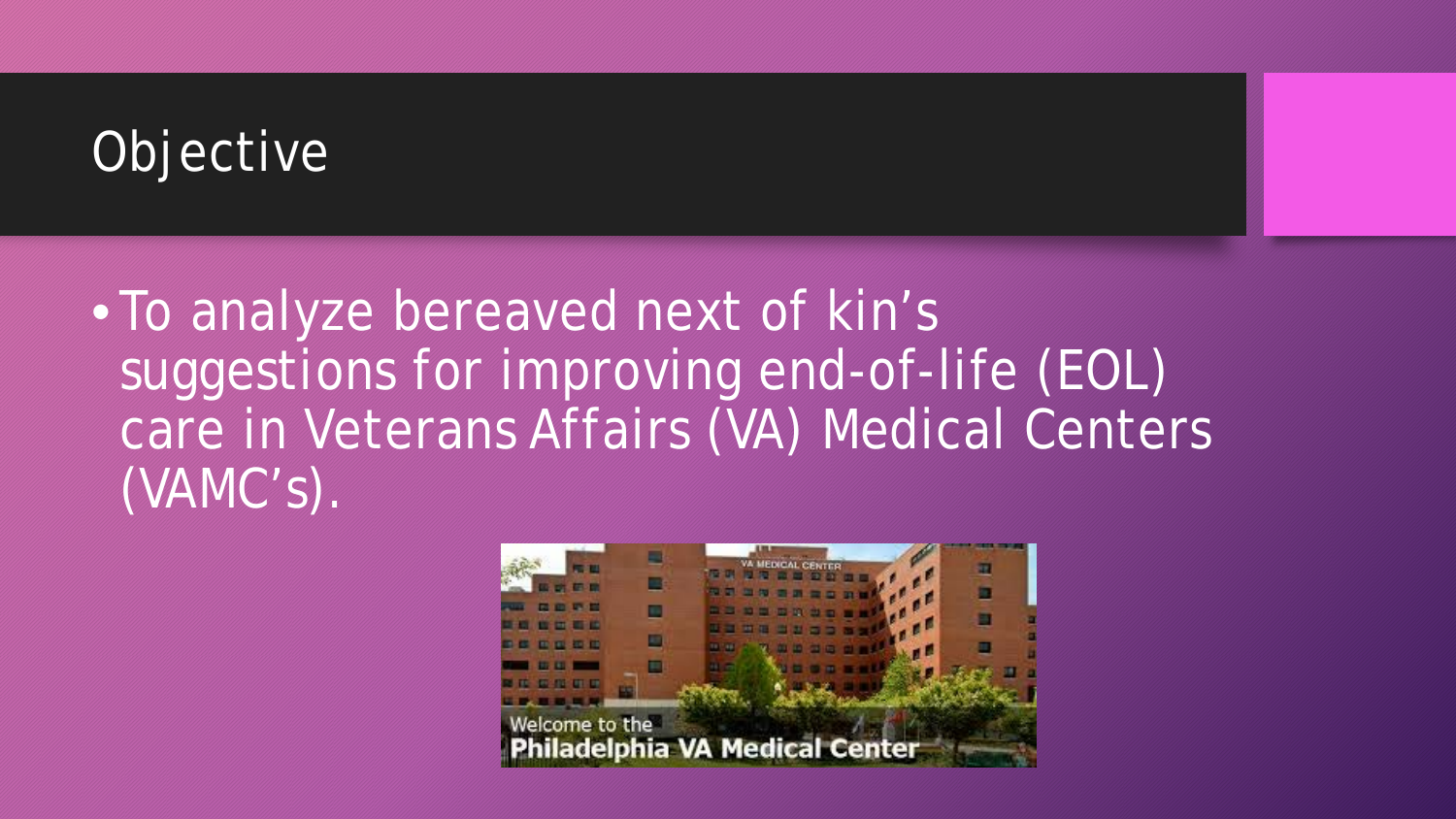

#### **•Qualitative**

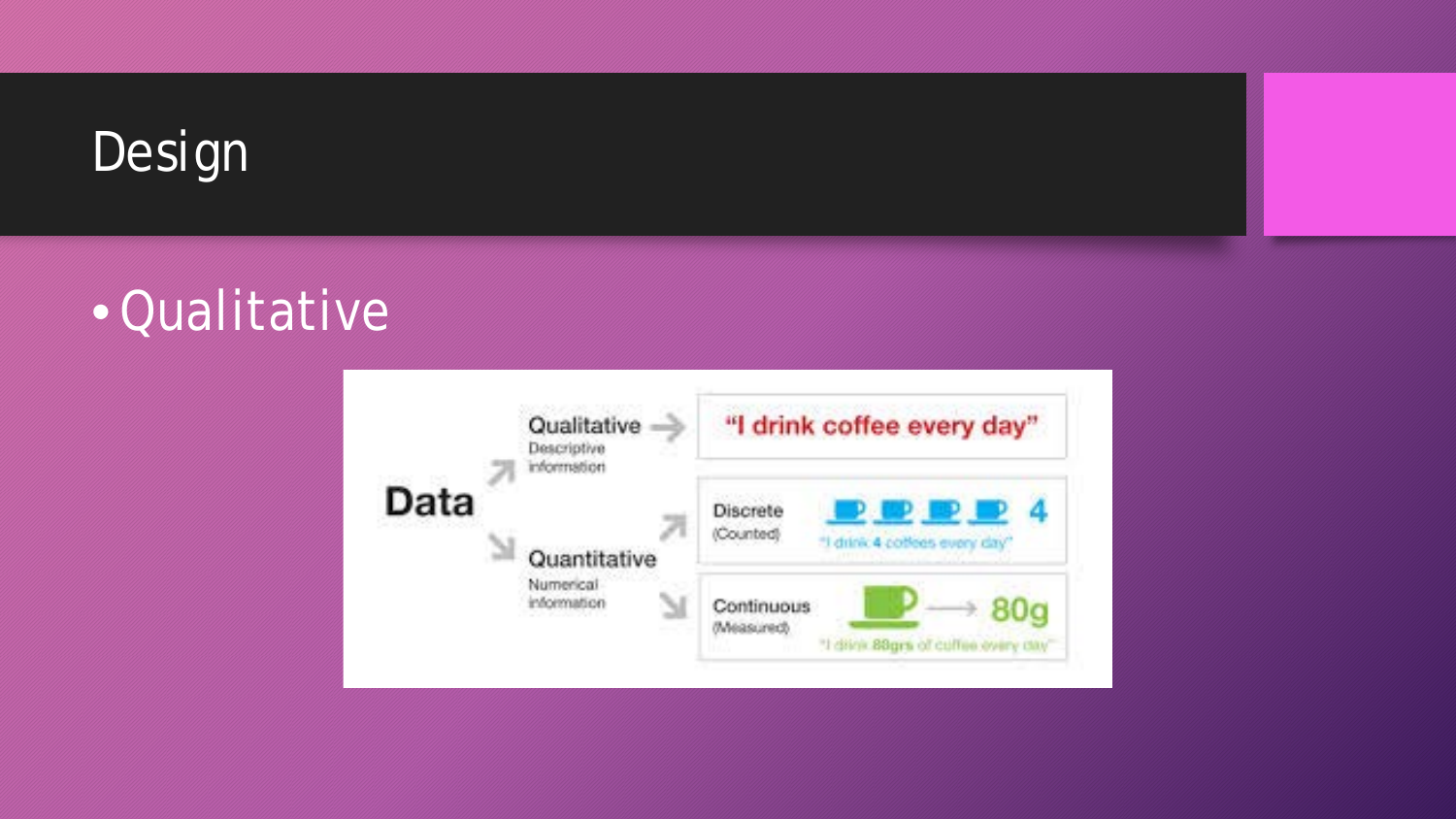## Setting

#### • Six southeast VAMC's (part of a larger trial: Best Practices for End-of-Life Care for Our Nation's Veterans – BEACON Trial)



Birmingham VA Medical Center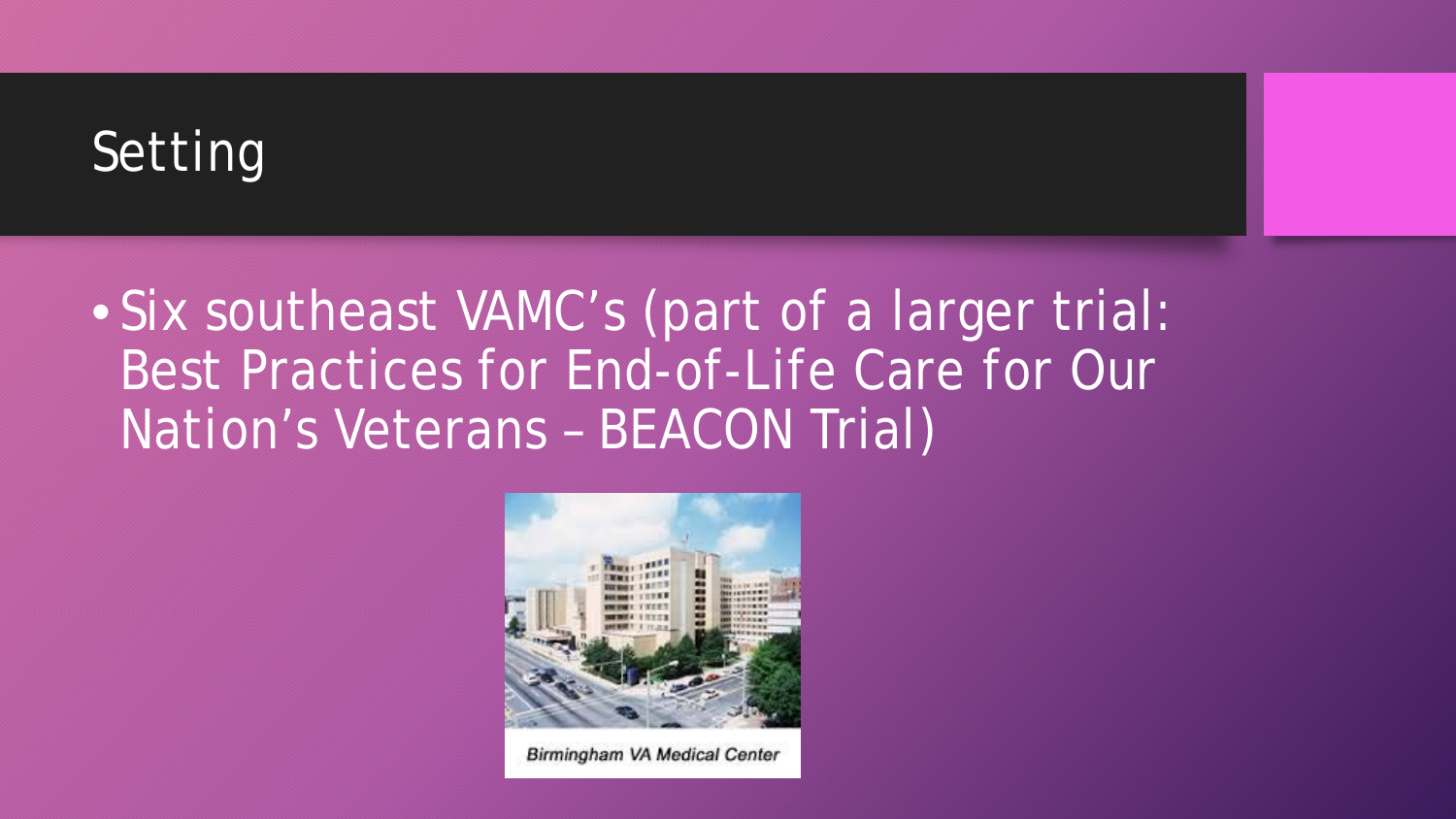#### **Participants**

#### • Bereaved next of kin (n = 78) of veterans who died between 2005 and 2010.

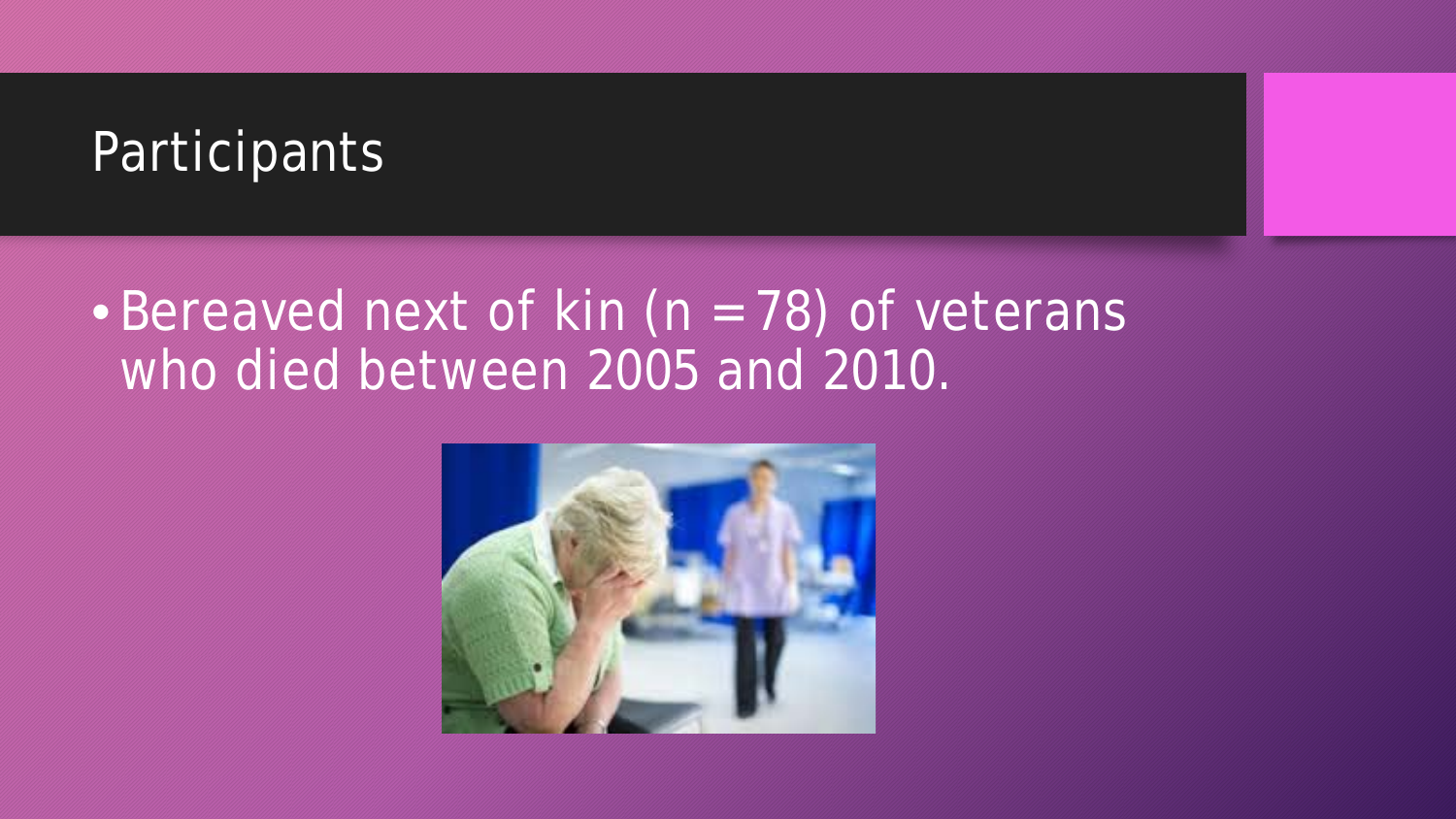

## •21 or older •Next of kin (not necessarily a family member) • Familiar with veteran's EOL care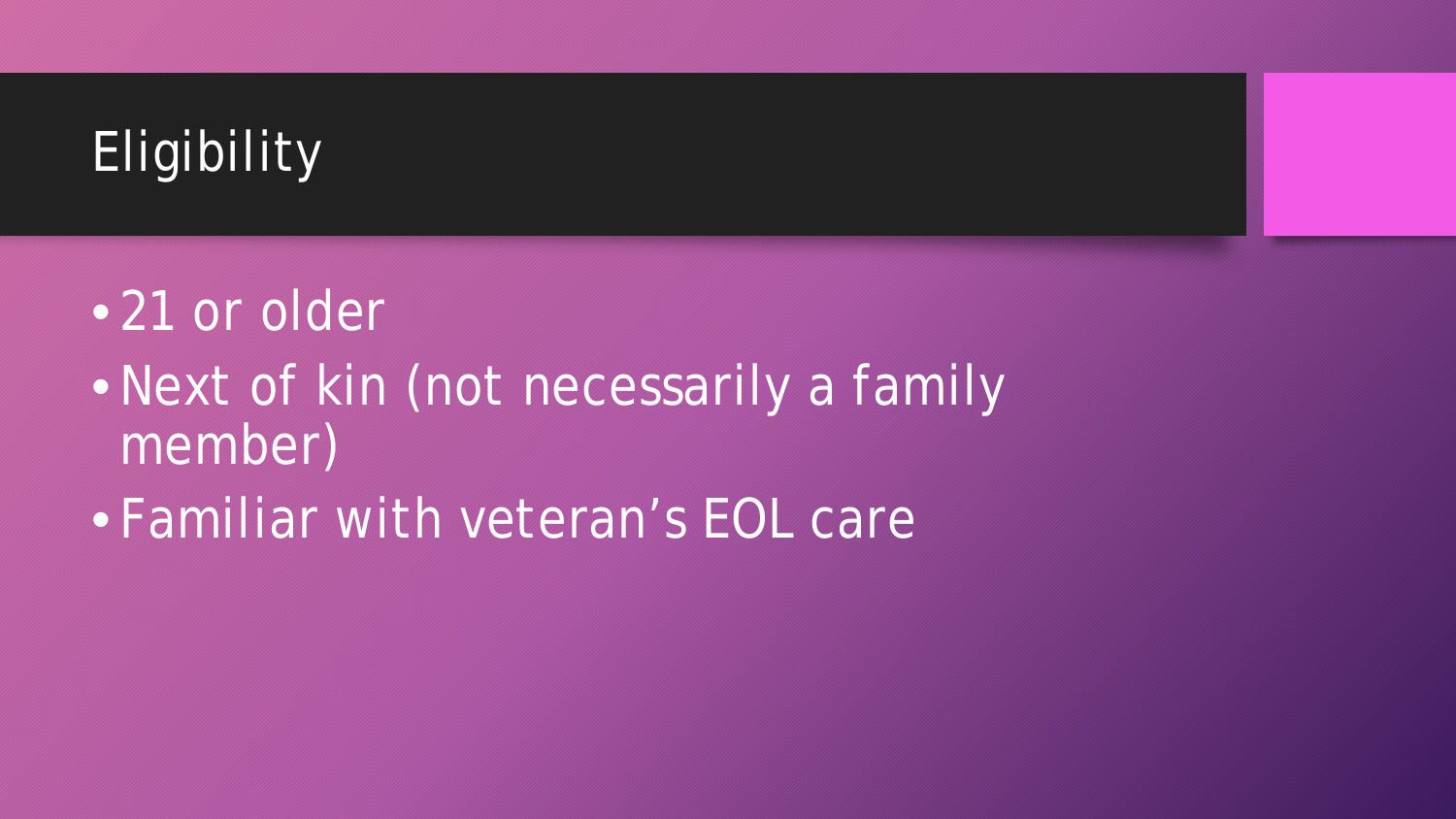#### **Methods**

- Semistructured interviews
- Seven broad questions with follow-up probes addressed background information about the veteran, events surrounding the veteran's death, perceptions of the veteran's last days, veteran's preferences for care, their feelings about the veteran's care and treatment and the bereavement experience and "Do you have any suggestions for the VA that can make this experience any easier for other families?"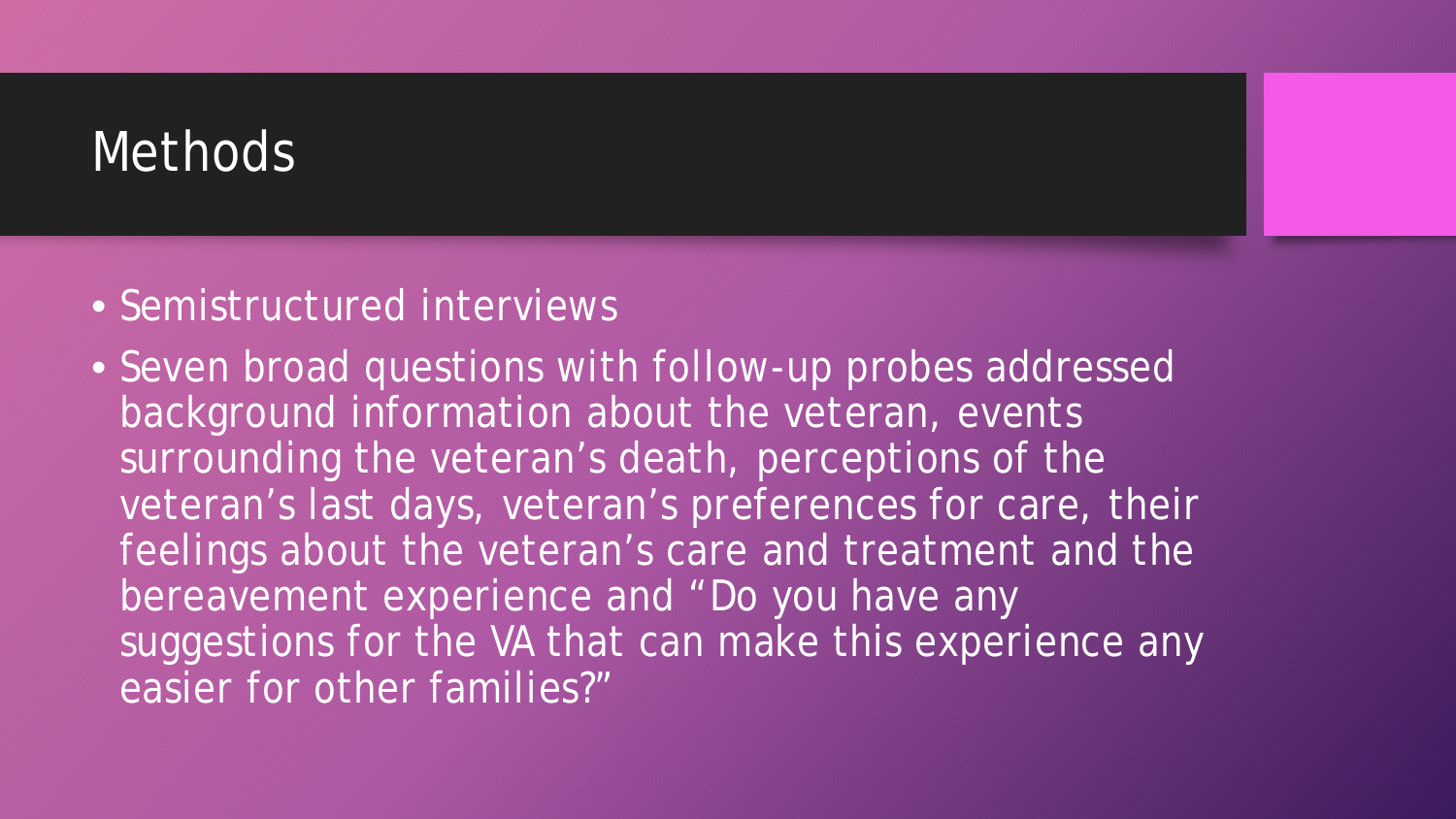#### **Process**

#### • Abstraction of textual data addressing:

- Care needs
- Praise
- Criticism
- Recommendations
- All coded as "suggestions."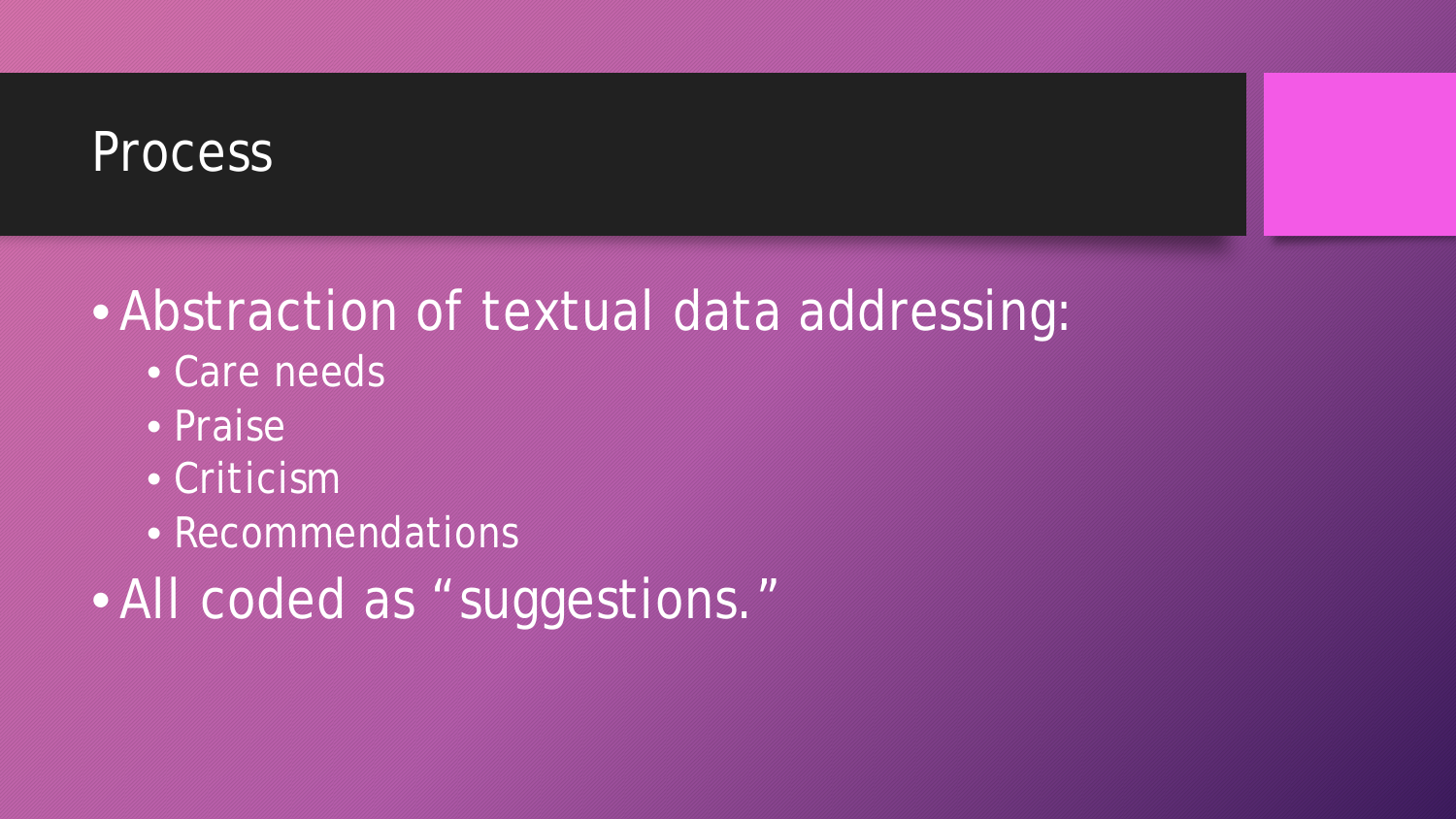#### **Participants**

• 78.2% Female • 62.8% White • Mean age 63.5 • 39.7% Surviving Spouse • 29.5% Adult Child • 30.8% Other

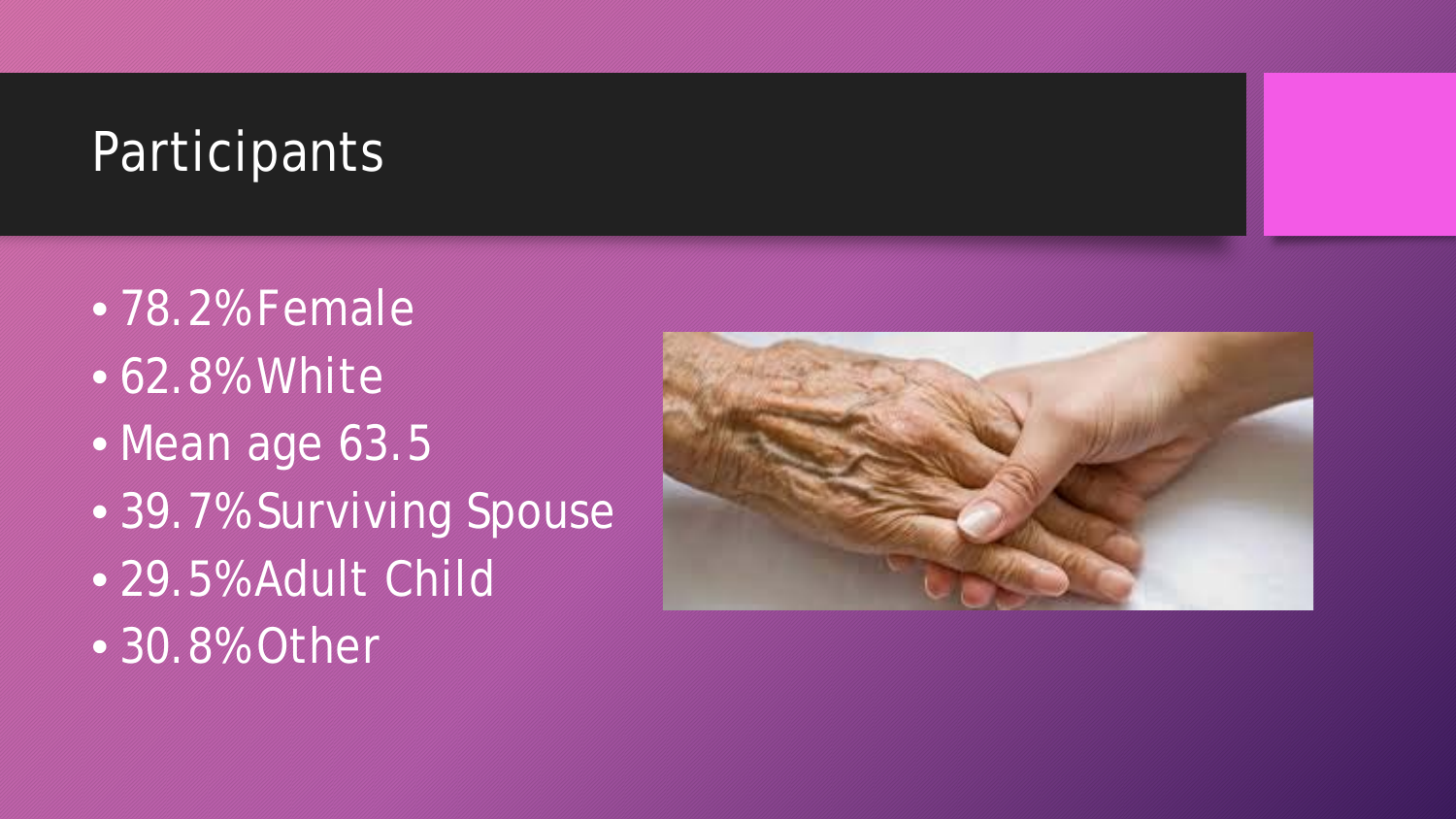#### Table 1: Themes & Subthemes

| <b>Theme</b>                                              | <b>Subtheme</b>                        |
|-----------------------------------------------------------|----------------------------------------|
| <b>COMPASSIONATE CARE</b>                                 | Emotional effect of compassionate care |
|                                                           | Essential attribute of EOL care staff  |
|                                                           | Important part of EOL care             |
| <b>GOOD COMMUNICATION</b>                                 | Need for information                   |
|                                                           | Need to be heard                       |
|                                                           | Need for consistency                   |
| SUPPORT FOR FAMILY VISITS & PRIVACY                       | Environment                            |
|                                                           | Visitation policy                      |
| NEED FOR DEATH PREPARATION & POSTDEATH<br><b>GUIDANCE</b> | Practical assistance                   |
|                                                           | Information                            |
|                                                           | Support                                |
| SALIENCE OF RELATIONSHIP WITH VA                          | VA praise                              |
|                                                           | Negative perceptions persist           |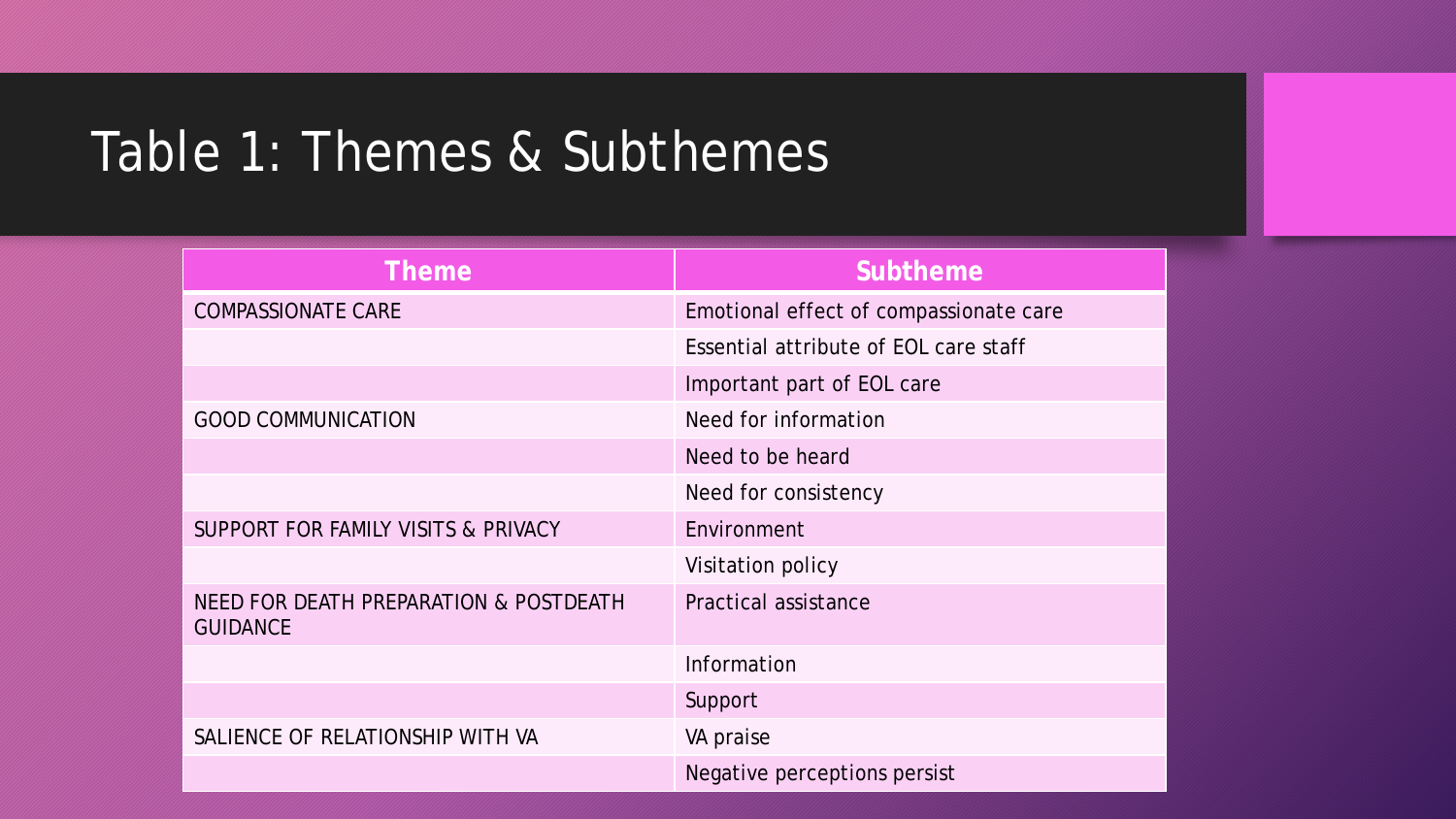#### Compassionate Care

### • Mentioned by 51% of participants.

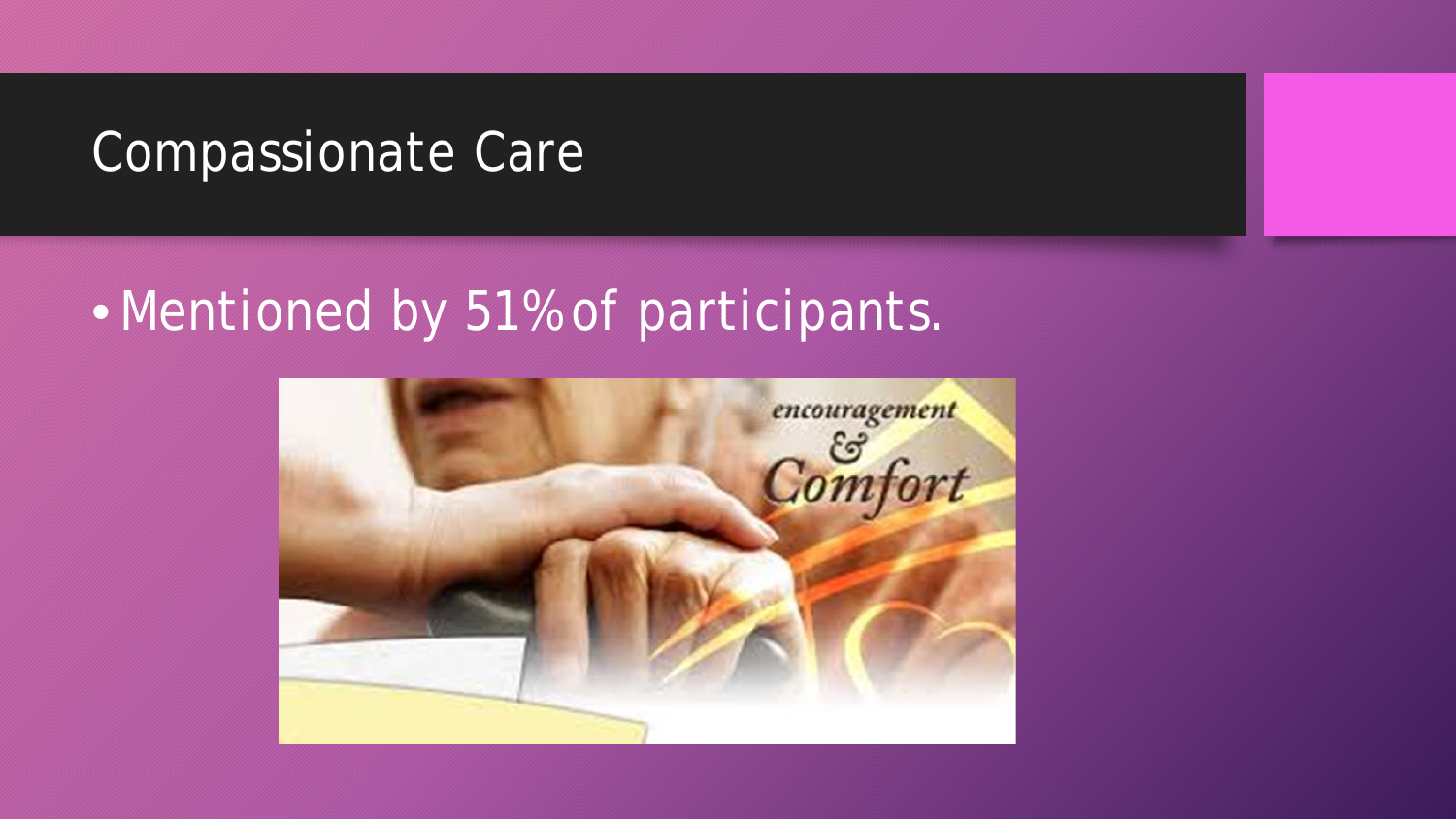#### Good Communication

## •Identified as important by 46% of participants.

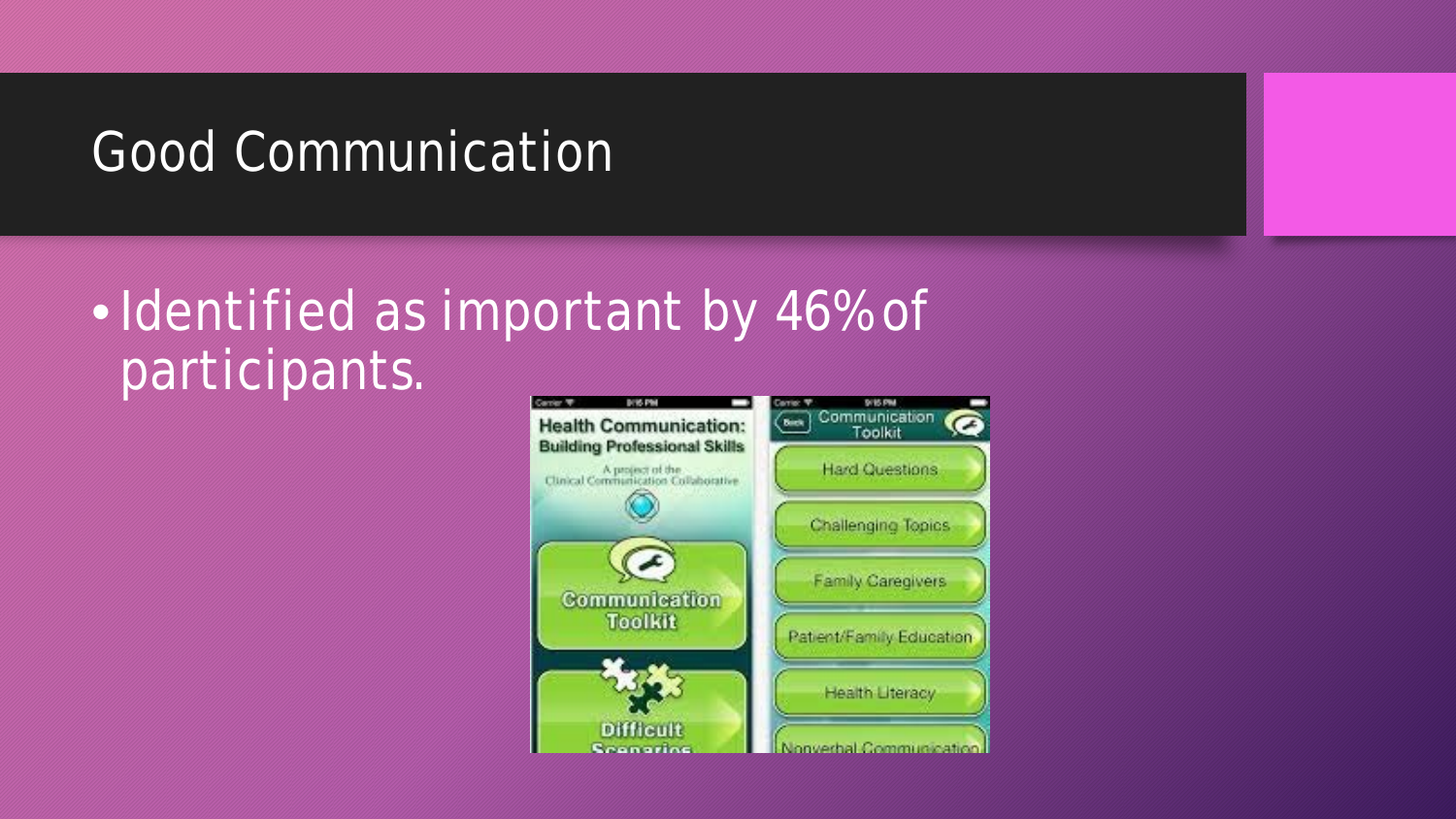#### Need for Information

• Condition • Prognosis • Plan of Care

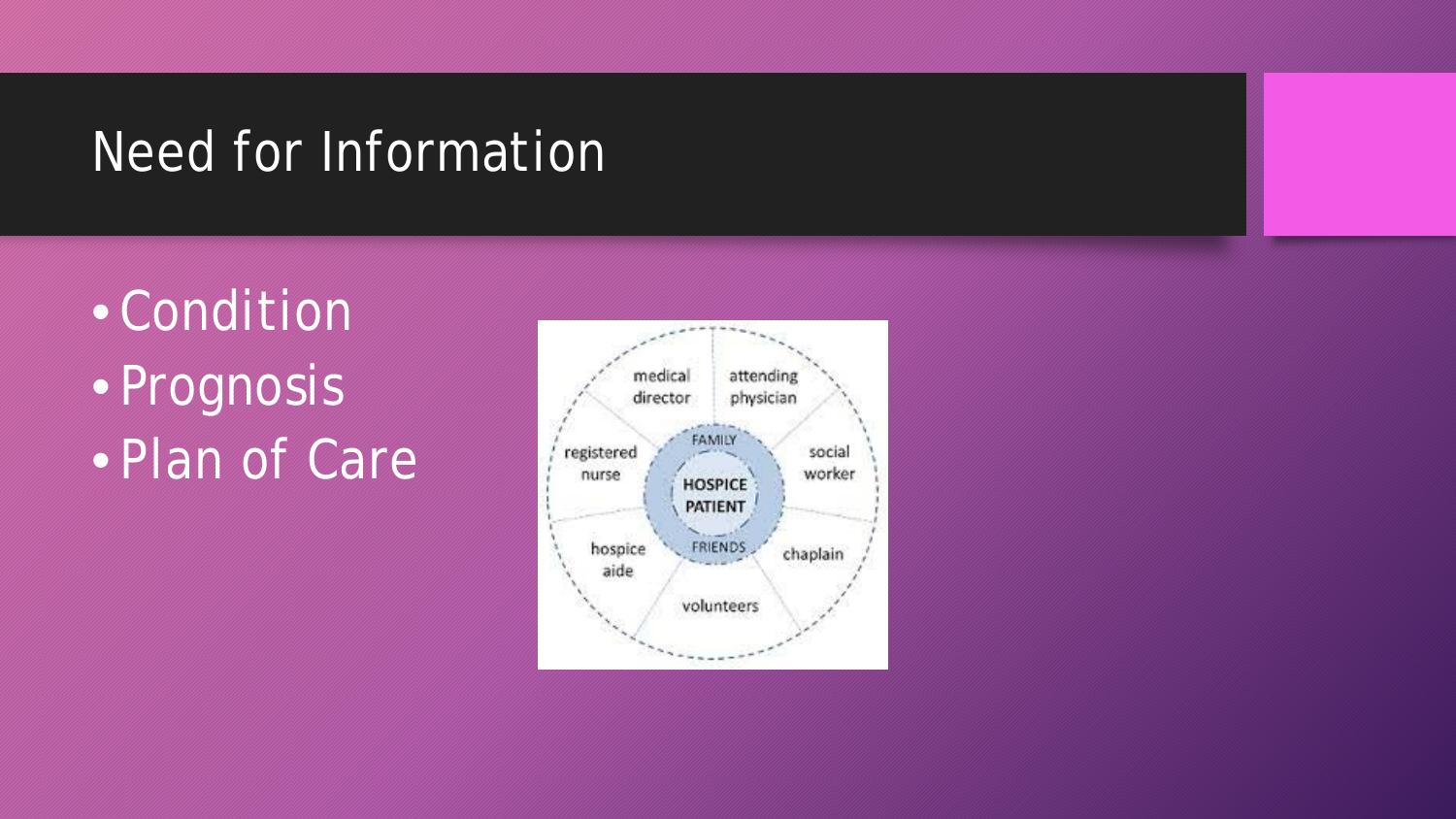#### Need to be Heard

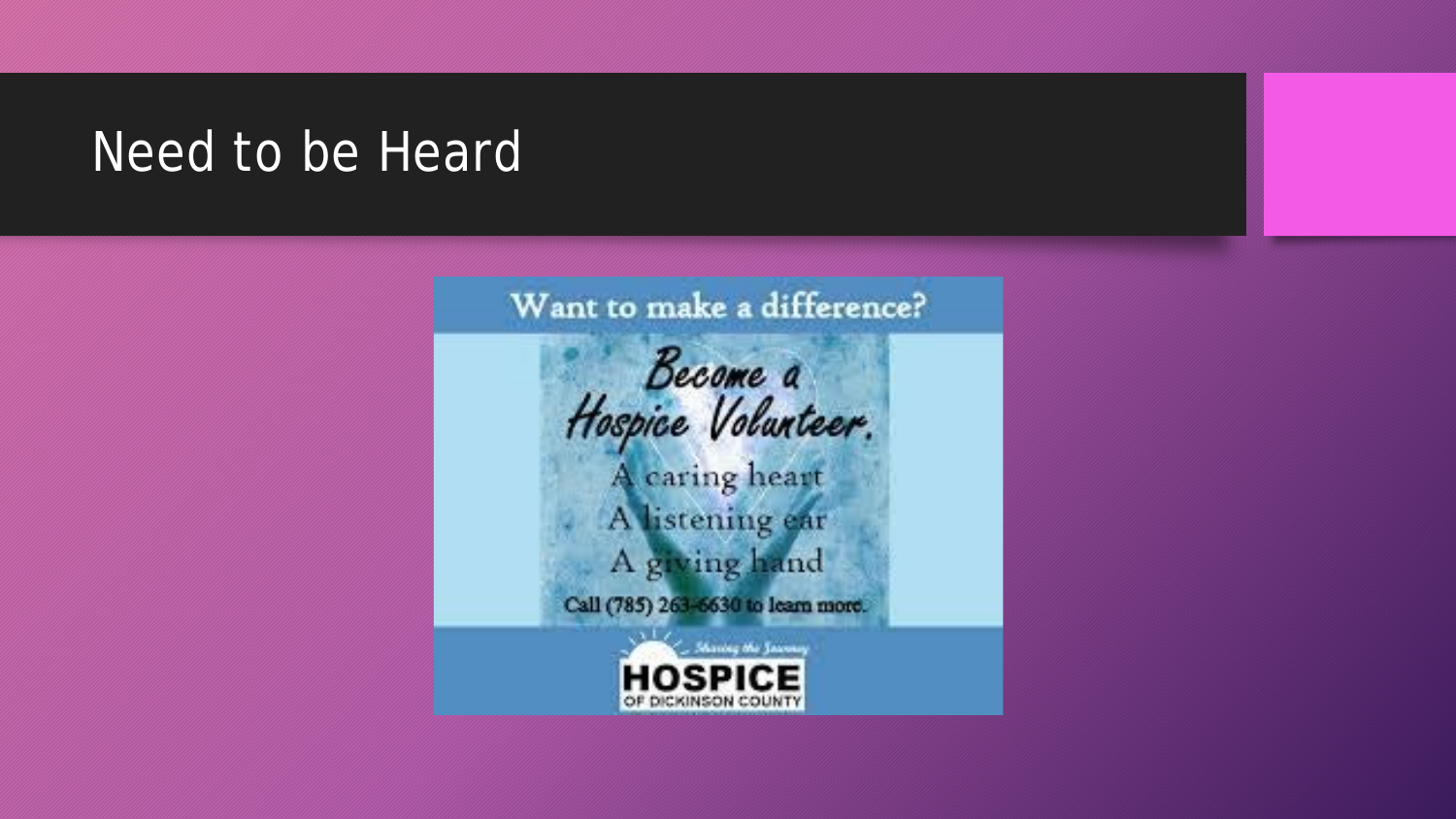#### Need for Consistency

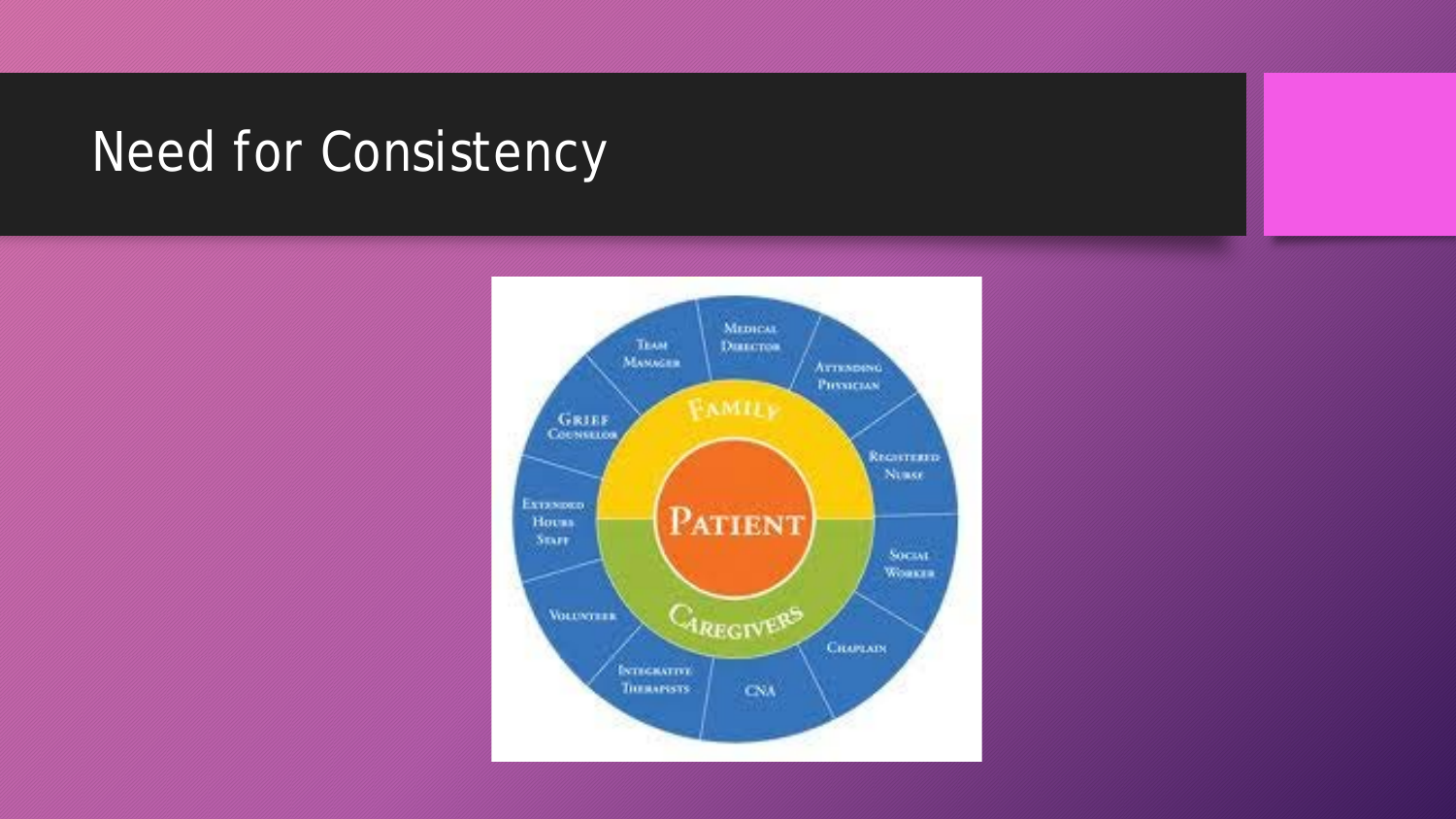## Support for Family Visits & Privacy

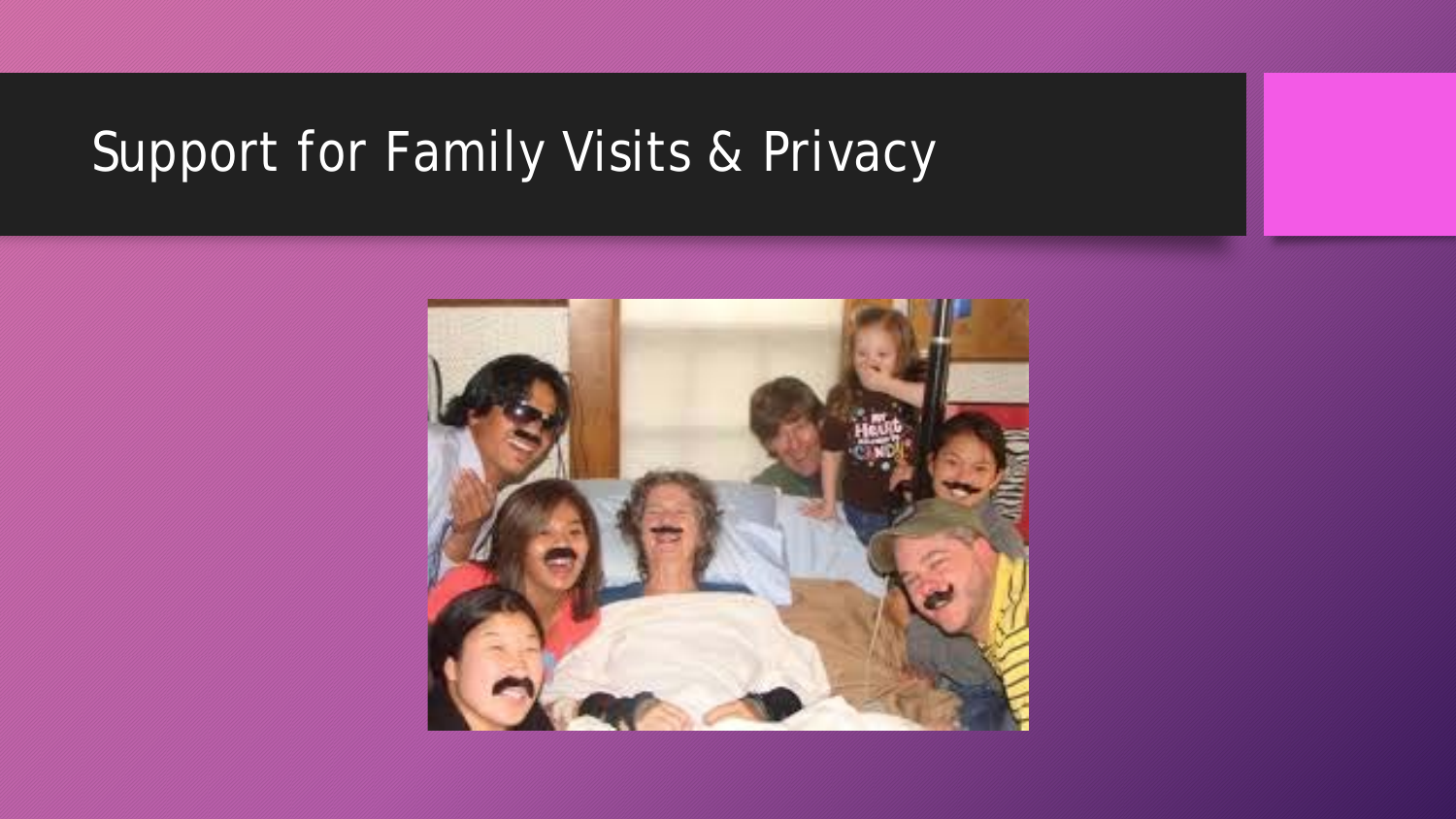#### Need for Death Preparation & Postdeath Guidance

Are you looking for a book, movie, or CD for someone in Grief?

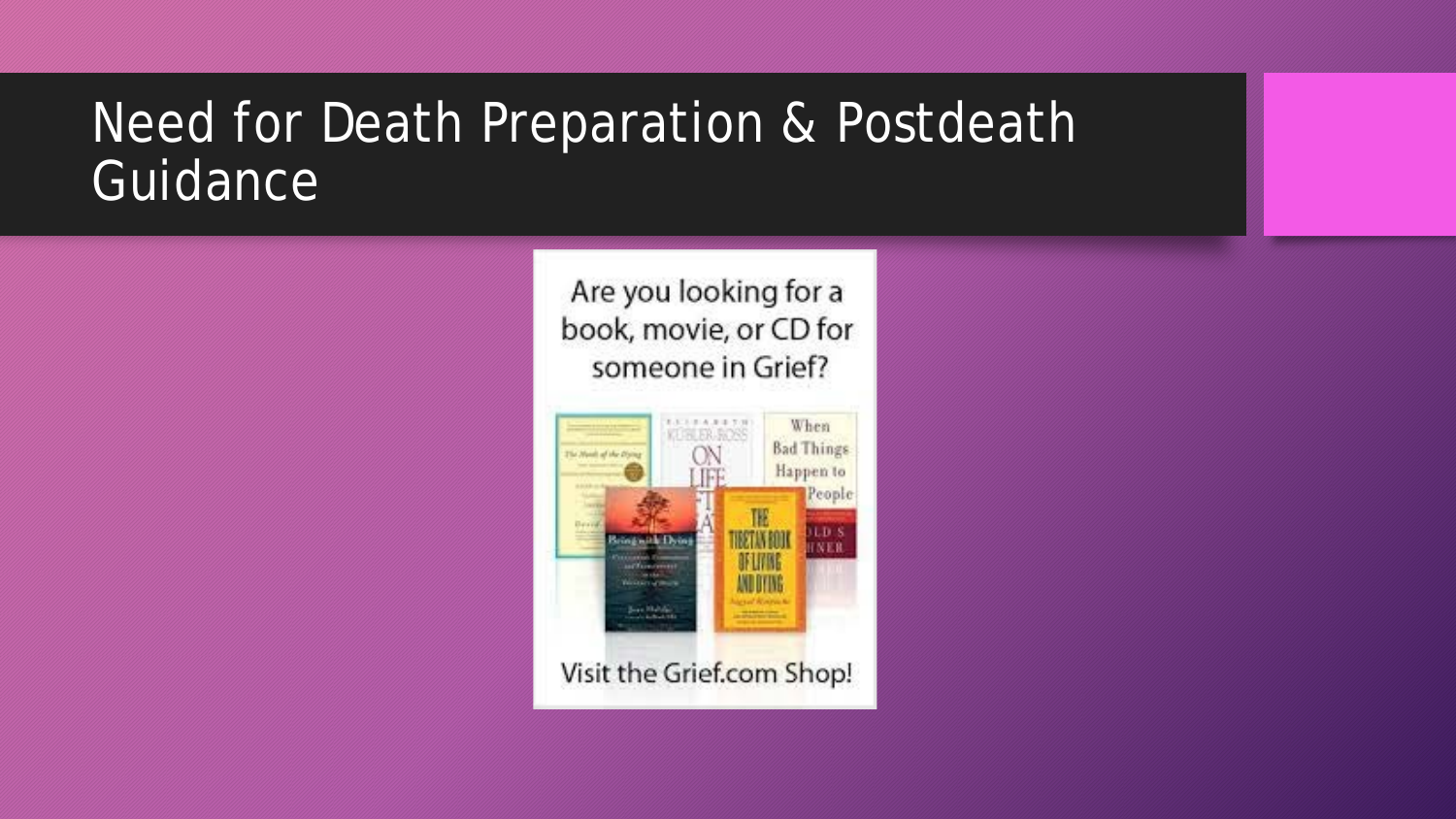#### Salience of Relationship with the VA

### • Mentioned by 26% of participants.

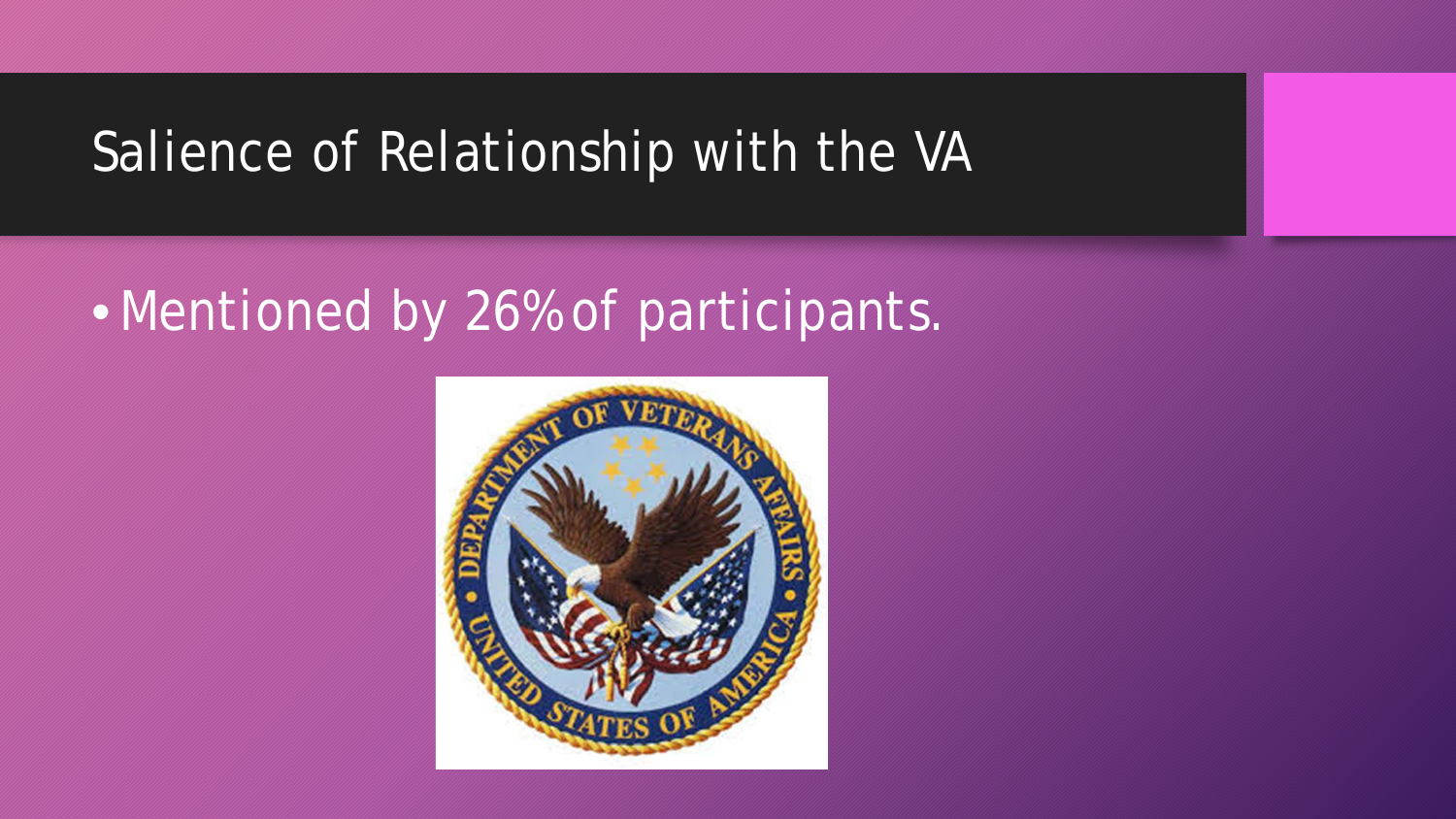## PVAMC CLC Honor Guard

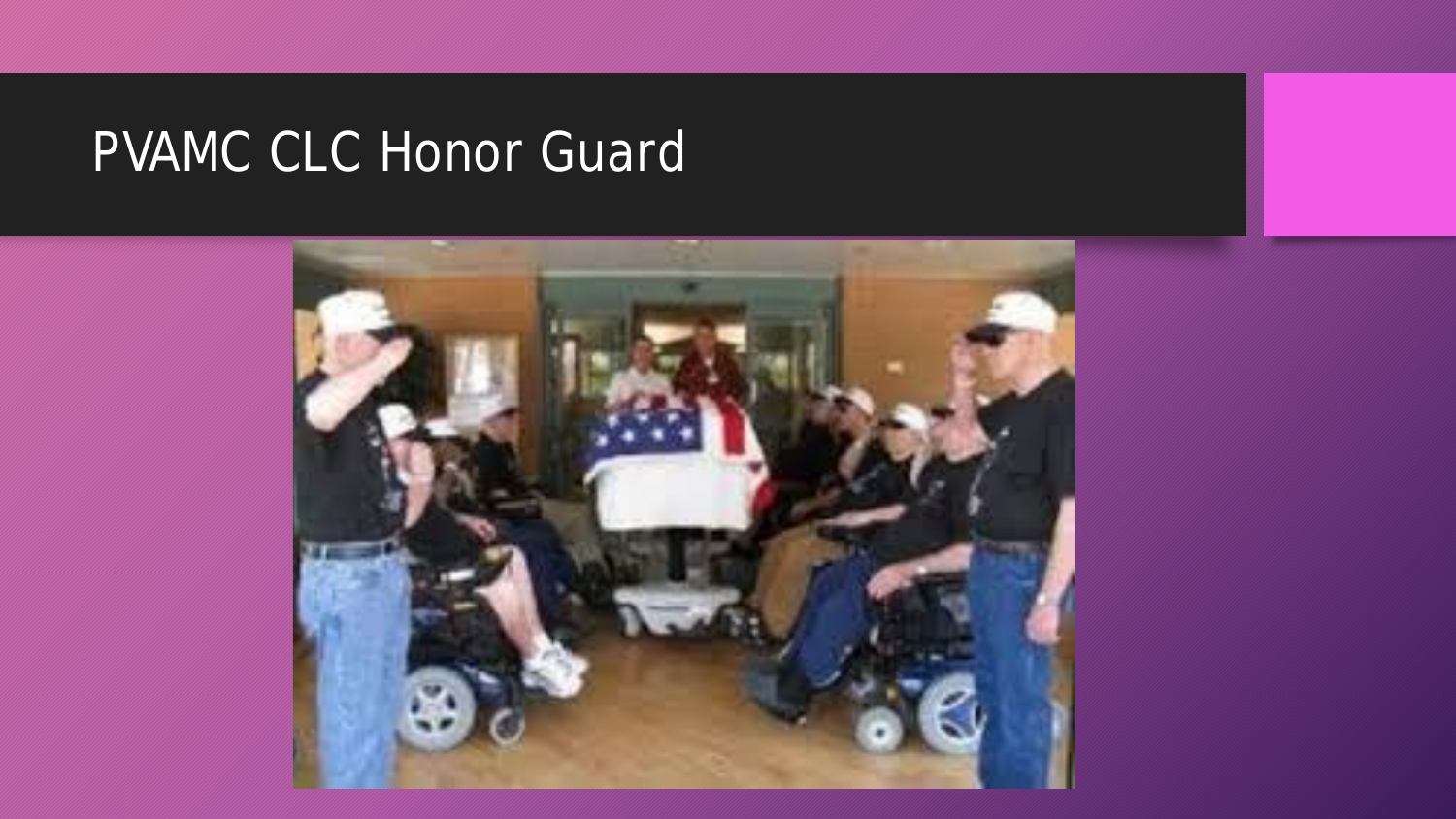#### **Limitations**

• Next of kin's perceptions rather than patients' • Perceptions of care at the VA might not translate to other settings

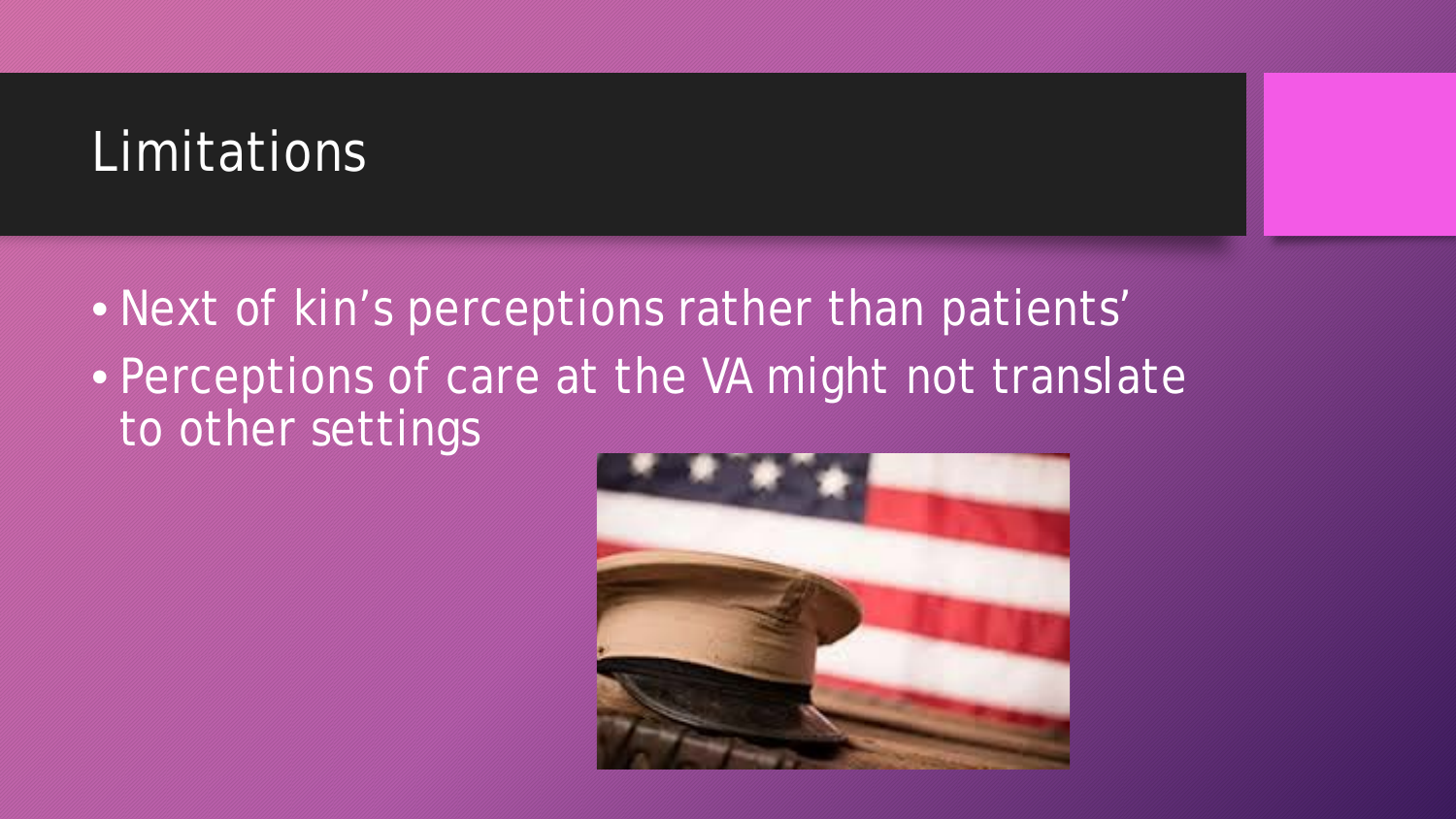#### VA Mandate

• "Veterans' service to their country and the sacrifices they made to protect freedom demand exemplary service from VA hospital staff."